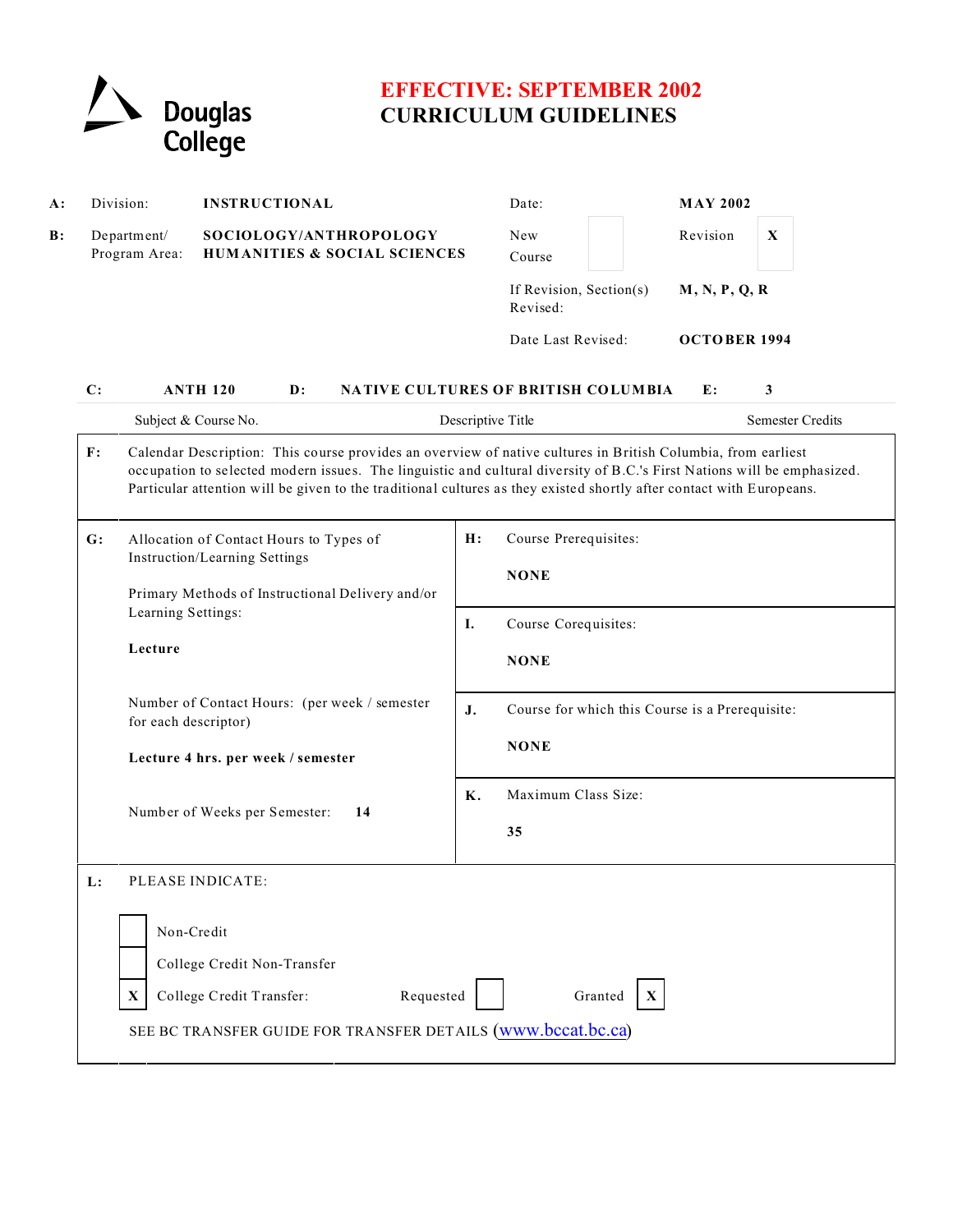## **ANTH 120 - NATIVE CULTURES OF BRITISH COLUMBIA** Page 2 of 3

Course and Subject Number

#### **M : Course Objectives/Learning Outcomes**

At the conclusion of the course the student will be able to:

- 1. Identify the major aboriginal languages of British Columbia, their distribution and relationships to other languages.
- 2. Describe how the various sub-fields of anthropology can contribute to the study of indigenous cultures, and assess the strengths and limitations of each approach.
- 3. Discuss the traditional cultural patterns (including economy, social organization, architecture and other aspects) for each of the major regions of British Columbia.
- 4. Discuss the impact on the native peoples of British Columbia of the various stages of European contact and settlement.
- 5. Discuss historic federal policies of native administration in Canada and how these continue to affect First Nations in British Columbia
- 6. Discuss the historical and legal bases behind the modern treaty-making process in British Columbia.

## **N: Course Content**

- 1. Introduction
	- a. Languages and language families of B.C. First Nations
	- b. Anthropological approaches to the study of indigenous societies
- 2. Before Written Records
	- a. Earliest archaeological evidence for human occupation of British Columbia
	- b. Overview of the later precontact period
- 3. Northwest Coast
	- a. Overview of economic pattern, material culture and technology, social organization, and ceremonial life.
	- b. Northern subarea Haida, Tlingit, and Tsimshian
	- c. Wakashan subarea Kwakwaka'wakw and Nuu-chah-nulth
	- d. Coast Salish subarea
- 4. Plateau Interior Salish and Kutenai
- 5. Subarctic the Athapaskans
- 6. Historic Changes
	- a. History of early contact between Europeans and B.C. First Nations
	- b. Impact on native life
		- $-$  social and material changes in native cultures
		- $\overline{\phantom{a}}$  introduced diseases and population decline
		- reserve allotment and the beginnings of Indian administration
- 7. Current Issues
	- a. The Indian Act and government administration
	- b. Land claims and modern treaty making
	- c. The movement towards self-government
	- d. Problems in economic development, etc.